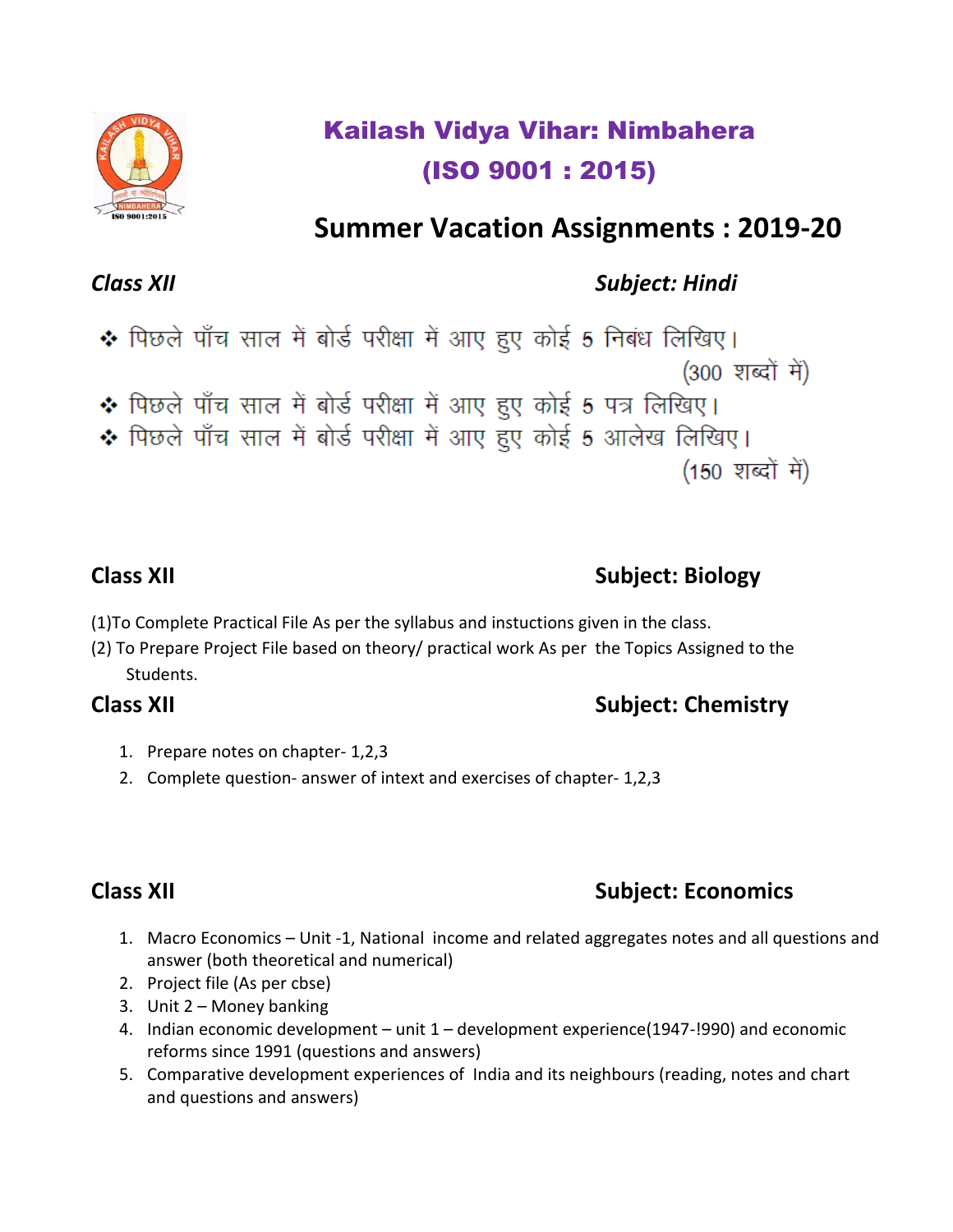### **REVISION TEST OF Ch.-RAY OPTICS 01/05/2019 MM -20**

- 1. An object is held at the principal focus of a concave lens of focal length *f*. Where is the image formed?
- 2. A diverging lens of focal length 'F' is cut into two identical parts each forming a Planoconcave lens. What is the focal length of each part?
- 3. When light travels from a rarer to a denser medium, the speed decreases. Does this decrease in speed imply a decrease in the energy carried by the light wave? Justify your answer.
- 4. Two thin lenses of power +6 D and –2 D are in contact. What is the focal length of the combination?
- 5. A converging lens is kept co-axially in contact with a diverging lens both the lenses being of equal focal lengths. What is the focal length of the combination?
- 6. For the same value of angle incidence, the angles of refraction in three media *A*, *B* and C are 15°, 25° and 35° respectively. In which medium would the velocity of light be minimum.
- 7. Under what condition does a biconvex lens of glass behaves as a plane glass sheet when immersed in a liquid ?
- 8. How does focal length of a lens change when red light incident on it is replaced by violet light.
- 9. Why does bluish color predominate in clear sky?
- 10. What type of wave front will emerge from a distant sources and a point source?
- 11. Air bubble is formed inside water. Does it act as converging lens or a diverging lens?
- 12. State the principle on which the working of an optical fiber is based.
- 13. What are the necessary conditions for optical fibre phenomenon to occur?
- 14. How does the angular separation between fringes in slit YDSE experiment change when

the distance of separation between the slit and screen is doubled?

15. When monochromatic light travels from one medium to another, its wavelength changes but

frequency remains the same. Explain.

 16.Write the relationship between angle of incidence '*i*', angle of prism '*A*' and angle of minimum deviation for a triangular prism.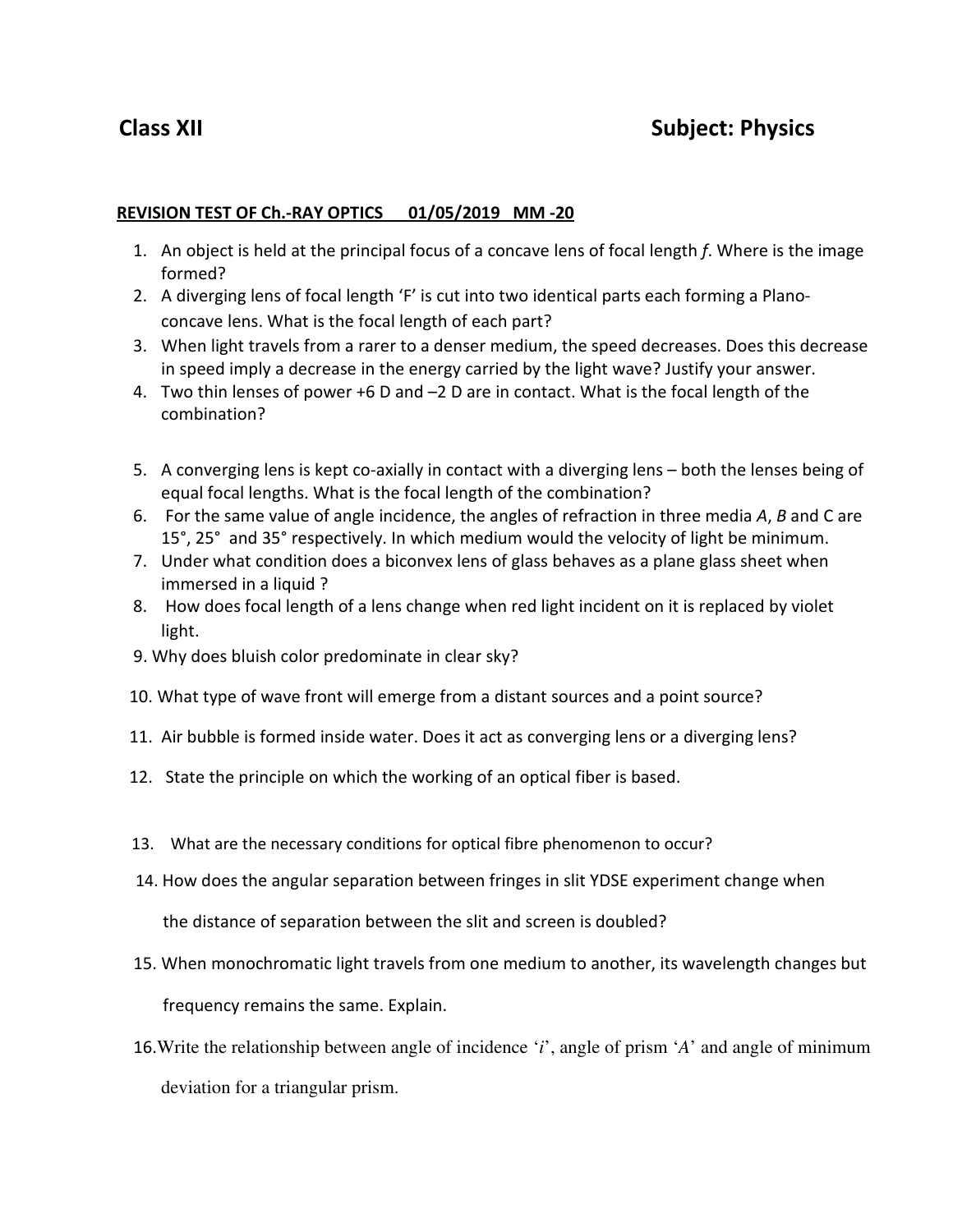- 17. Calculate the speed of light in a medium whose critical angle is 30°.
- 18.Give its two shortcomings of refracting type telescope over reflection type telescope.
- 19. State the magnification formula of microscope in relaxed vision.
- 20. Define magnifying power of a telescope.

### **TWO MARKS QUESTIONS**

- 1. Draw a labeled ray diagram to show the image formation in a refracting type astronomical telescope.
- 2. Define resolving power of a compound microscope. How does the resolving power of a compound microscope change when
	- (i) Refractive index of the medium between the object and objective lens increases?
	- (ii) Wavelength of the radiation used is increased?
- 3. Define resolving power of a telescope. How does it get affected on
	- (I) Increasing the aperture of the objective lens?
	- (II) Increasing the focal length of the objective lens?
- 4. Define refractive index of a transparent medium. A ray of light passes through a triangular prism. Plot a graph showing the variation of the angle of deviation with the angle of incidence.

.In the figure given below, light rays of blue, green, red wavelengths are incident on an isosceles right angled prism. Explain with reason, which ray of light will be transmitted through the face AC. The refractive index of the prism for red, green, blue light is 1.39, 1.424, and 1.476 respectively.



5. Define refractive index of a transparent medium. A ray of light passes through a triangular prism. Plot a graph showing the variation of the angle of deviation with the angle of incidence.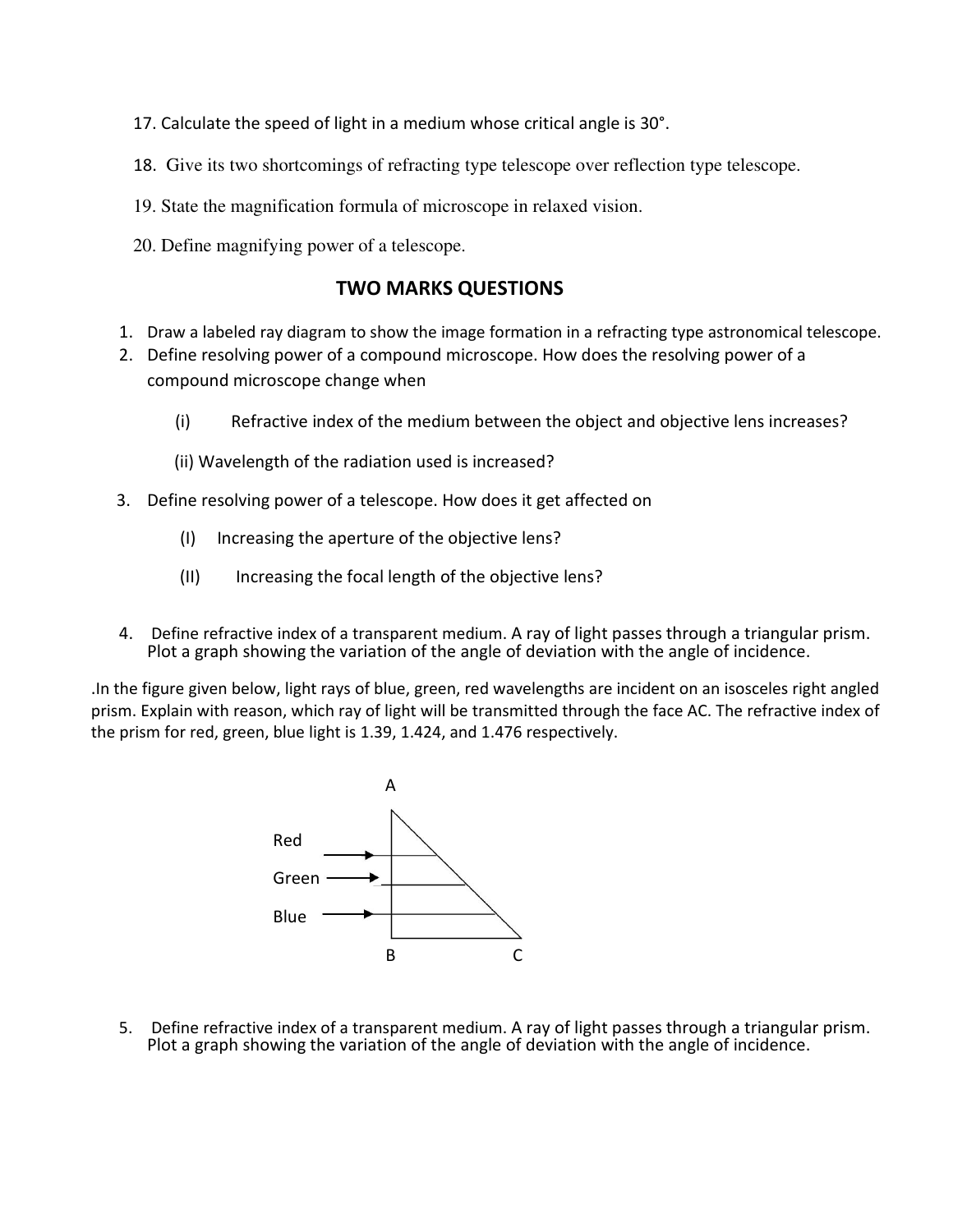- 6. (i) State the principle on which the working of an optical fiber is based. (ii) What are the necessary conditions for this phenomenon to occur?
- 7. (i) What is the relation between critical angle and refractive index of a material?
	- (ii) Does critical angle depend on the colour of light? Explain.
- 8. An object *AB* is kept in front of a concave mirror as shown in the figure.



Complete the ray diagram showing the image formation of the object

10 Draw a labelled ray diagram of a reflecting telescope. Mention its two advantages over the refracting telescope.

 **11 .** Draw a schematic ray diagram of a compound microscope when image is formed at distance of distinct Vision .Write the expression for resolving power of a compound microscope. How can the resolving power of a microscope be increased ?

 **12.**A ray PQ incident normally on the refracting face BA is refracted in the prism BAC made of material of refractive index 1.5. Complete the path ray through the prism. From which face will the ray emerge ?

justify your answer.



### **THREE MARKS QUESTIONS**

**1 .** (I) Draw a labelled ray diagram to obtain the real image formed by an astronomical telescope in

normal adjustment position. Explain briefly its working .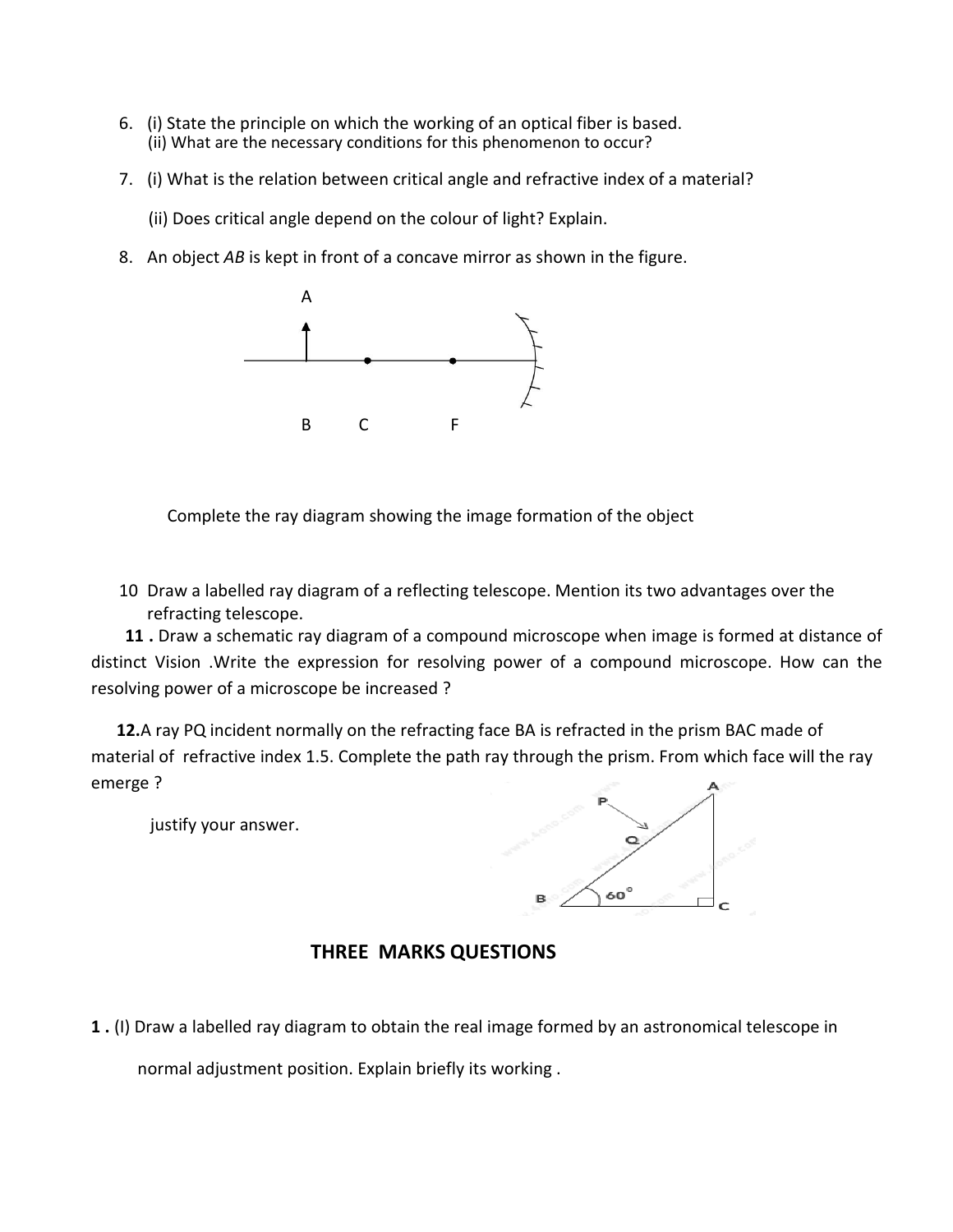(ii)An astronomical telescope uses two lenses of powers 10 D and 1 D. What is its magnifying power in normal adjustment?

**2 .** You are given two converging lenses of focal lengths 1.25 cm and 5 cm to design acompound microscope. If

it is designed to have a magnification of 30, find out the separation between the

objective and the eyepiece

**3 :** A small telescope has an objective lens of focal Length 150 cm and eyepiece of 5 cm. What is the magnifying power of the telescope viewing distant in normal adjustment? If this telescope is used to view a 100 m tall tower 3 km away. what is height of the image O of the tower formed by the objective lens ?

**4** : (i) What is the relation between critical angle and refractive index of a material?

(ii) Does critical angle depend on the colour of light? Explain.

**5** : You are given the following three lenses. Which two lenses will you use as an eyepiece and as an objective to construct an astronomical telescope ? Give reason.

| Lense | Power | Aperture<br>(cm) |
|-------|-------|------------------|
|       |       |                  |
|       |       |                  |
|       |       |                  |
|       |       |                  |

## **Class XII** Subject: History/Geography

Prepare a project on the topic giving following

(a)Role of Gandhi ji in national movement – ADEEBA (e)Painting in medieval India –Aditi

(b) Role of women in national movement –NIDHI (f)

(c)Urban civilization of Harappa –RAJVARDHAN

(d) Administration under mughals –HARSH

(e) Development of painting in medieval india-Aditi

(f) project work Indian religion, Hinduism,Jainism, Budhaism-Avani

(g) Revolt in india special concern to revolt of 1857-Abhi

(h)Project on colonial cities- Bombay,Calcutta, madras

(i) Project on How Indian constitution came in to being-Priya